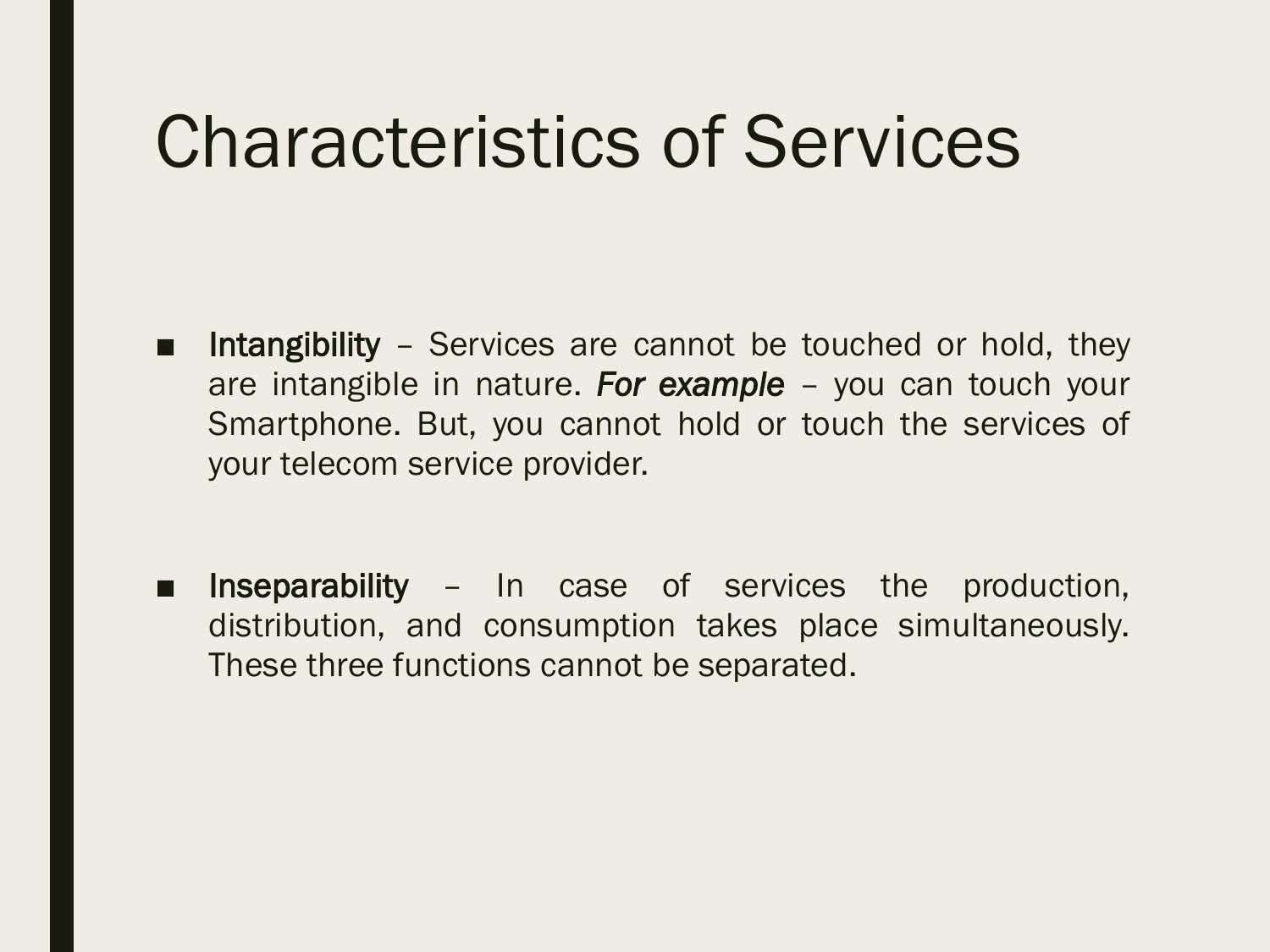- Variability It is impossible to provide similar service every time. You'll experience some change every time you buy a particular service from a particular service provider. *For example* – Yesterday you had a coffee at CCD. Today, you are again at CCD to have a coffee, but you have got different place to sit today; the person served you coffee is different today; other people having coffee are also different today. Hence, your experience of having coffee today is different as compared to yesterday.
- Perish-ability You can store goods, but it is not so in the case of services. Services get perished immediately.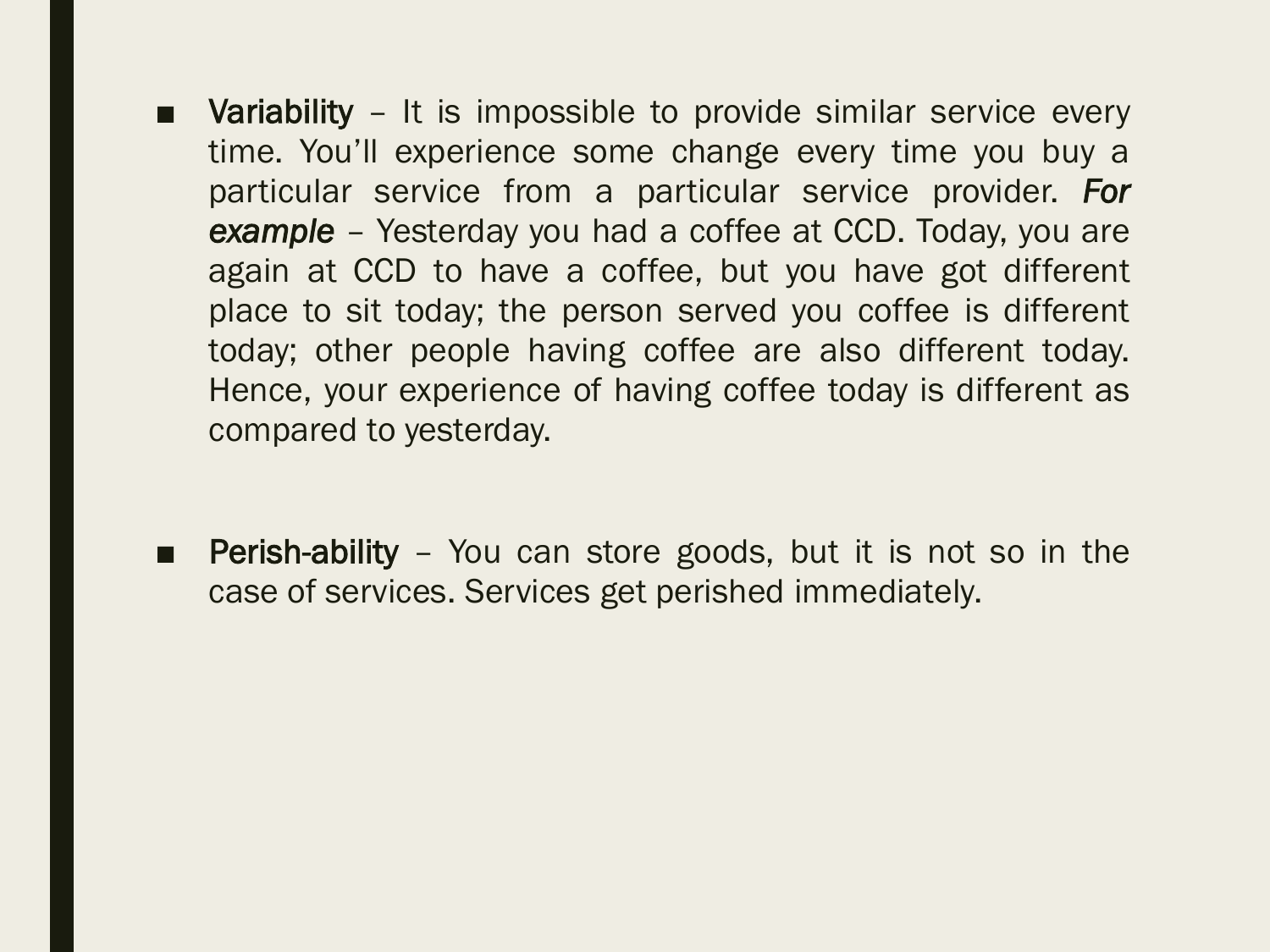- Participation of customer Customer is co-producer in production of services. For delivery customer involvement is as important as is of the service provider. *For example* – if you went to a parlour for haircut, how it cannot be possible without your presence and involvement.
- No ownership In the sale of services, transfer of ownership not take place. It means to say that consumer never own the services.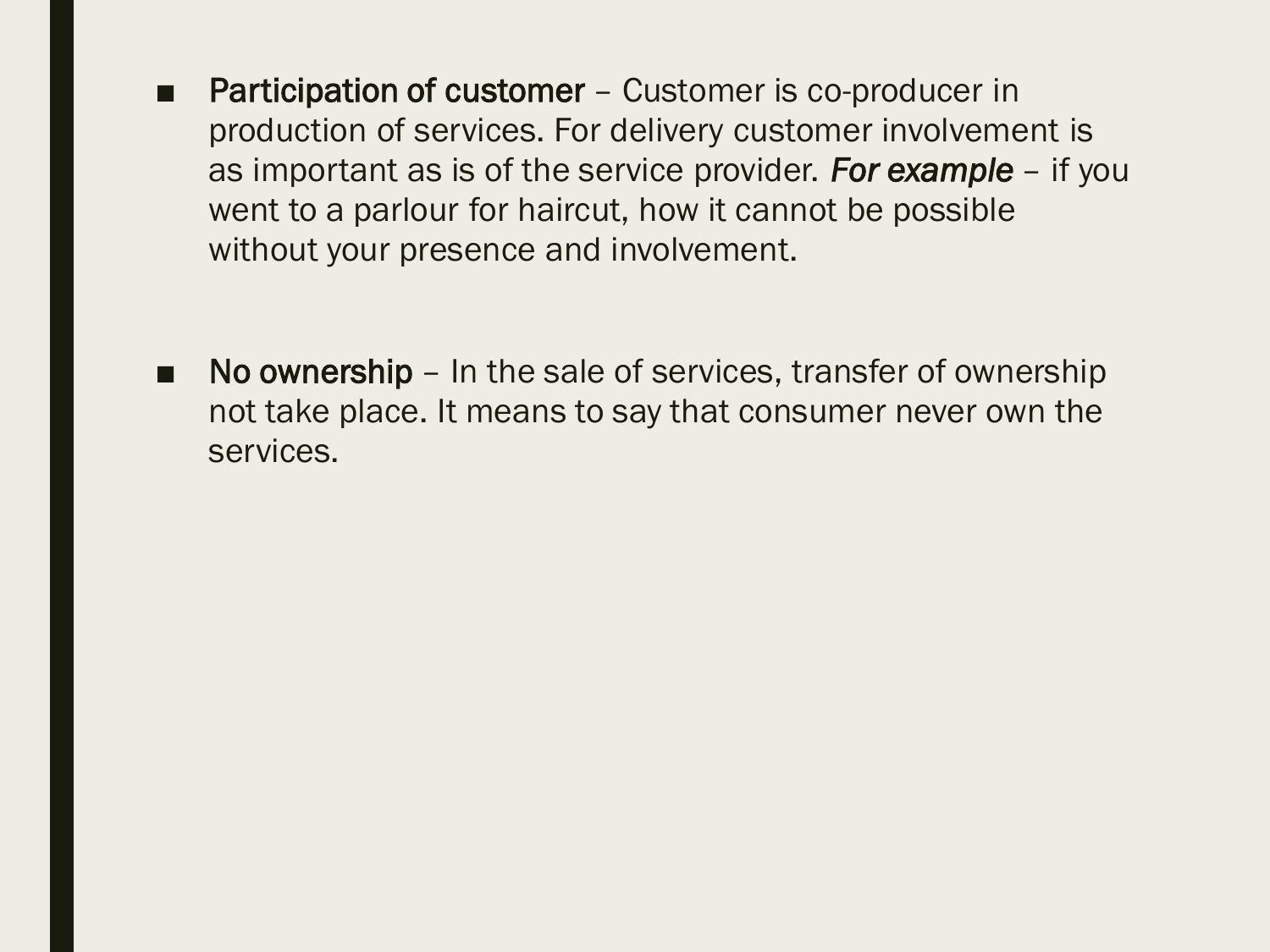■ An expanded marketing mix for services was proposed by Booms and Bitner (1981), consisting of the 4 traditional elements–product, price, place, and promotion and three additional elements–physical evidence, participants, and process. These additional variables beyond the traditional 4 P's distinguish 'customer service' for service firms from that of manufacturing firms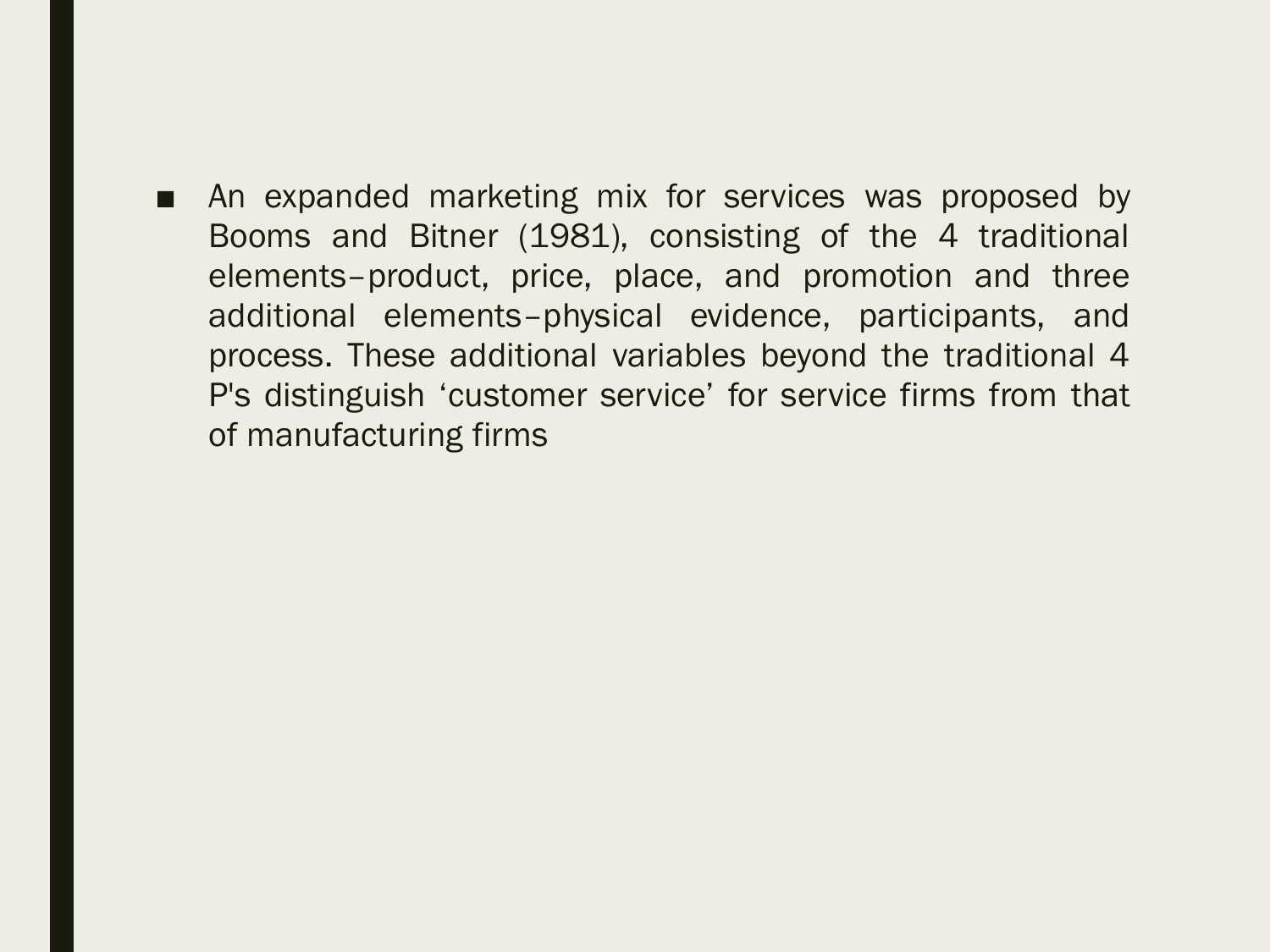### Difference Between Goods and Services

| <b>Basis</b>        | <b>Services</b>                                                                                                                             | <b>Goods</b>                                                                                                    |
|---------------------|---------------------------------------------------------------------------------------------------------------------------------------------|-----------------------------------------------------------------------------------------------------------------|
| Tangibility         | intangible<br>in<br>Services are<br><b>They</b><br>cannot<br>be<br>nature.<br>touched or hold.                                              | Goods are tangible in nature.<br>They can be touched and hold.                                                  |
| <b>Separability</b> | Services are inseparable in<br>Production,<br>nature.<br>distribution, and consumption<br>take<br>place<br>of<br>service<br>simultaneously. | Function of<br>distribution and<br>consumption of goods can be<br>separated from the function of<br>production. |
| Ownership           | Services cannot be owned.<br>They can be hired for a specific<br>time period.                                                               | Goods can be owned.                                                                                             |
| Perish-ability      | Services get perished after a<br>specific time period. It cannot<br>be stored for future use.                                               | Goods can be stored for future<br>use.                                                                          |
| Heterogeneity       | Services are more<br>heterogeneous. It is very<br>difficult to make each service<br>identical.                                              | Goods are less heterogeneous. It<br>is possible to make each goods<br>identical.                                |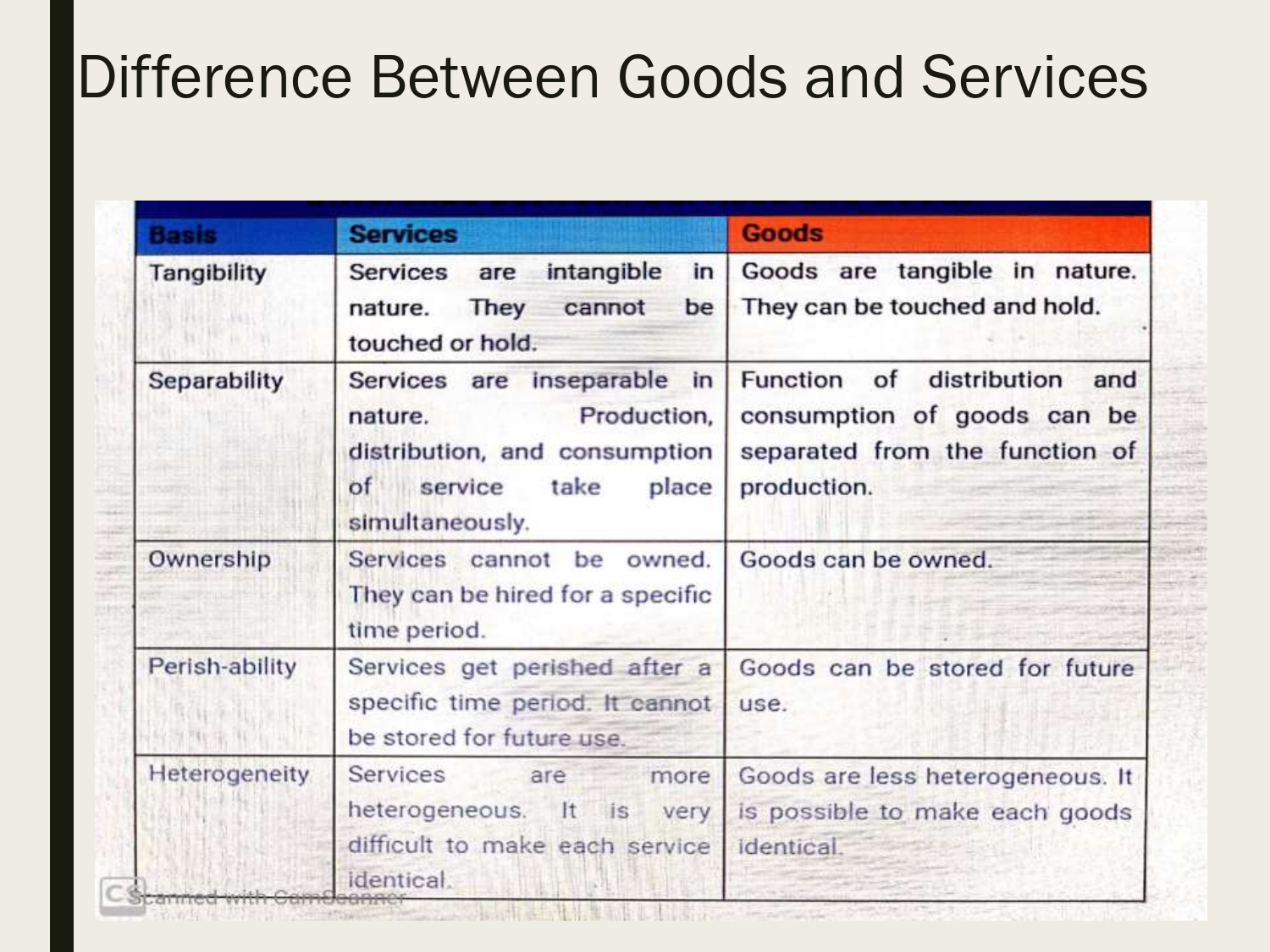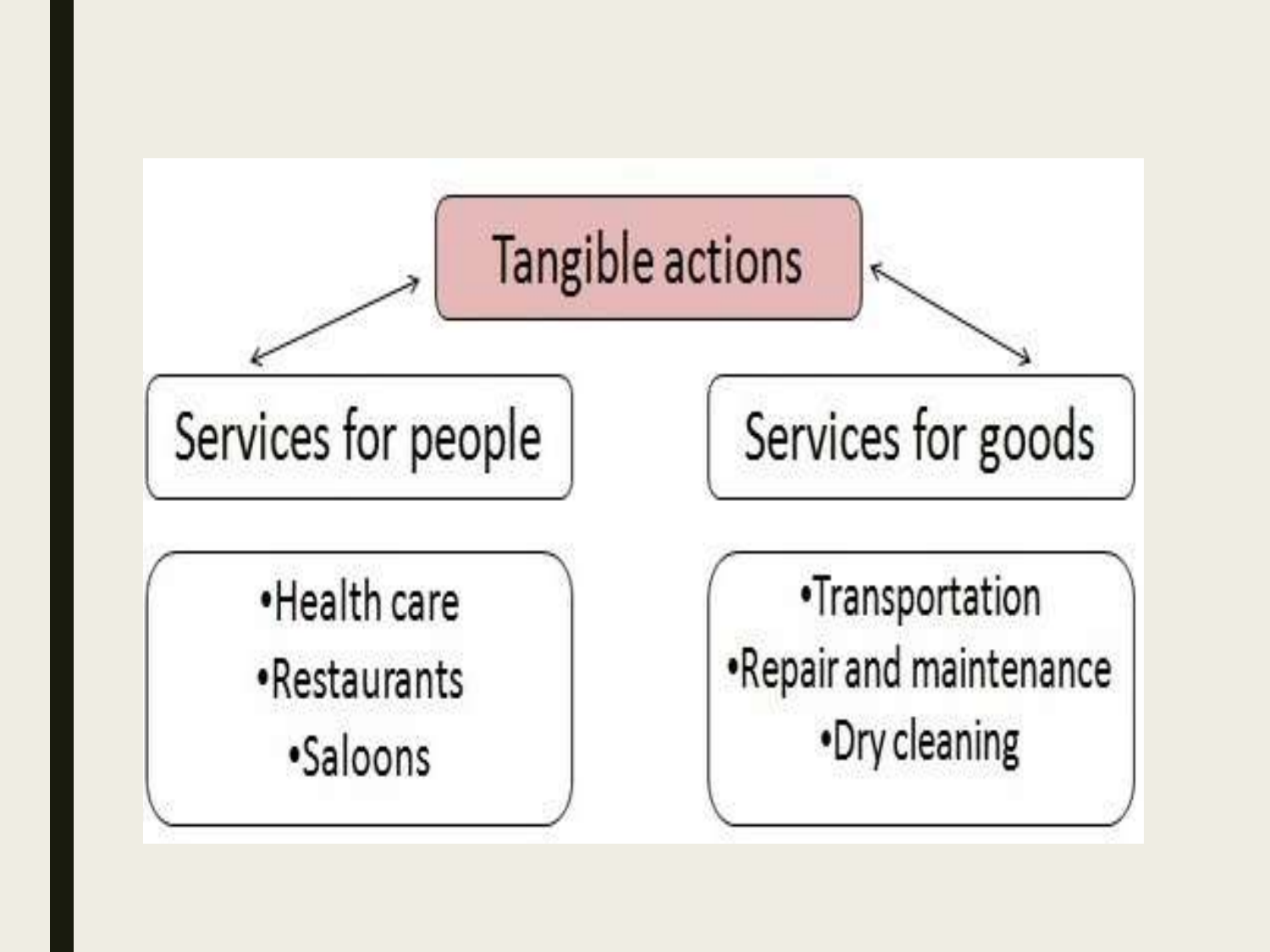#### 1) Classification of service based on tangible action

- Wherever people or products are involved directly, the service classification can be done based on tangibility.
- a) Services for people Like Health care, restaurants and saloons, where the service is delivered by people to people.
- b) Services for [goods](https://www.marketing91.com/difference-between-goods-and-services/) Like transportation, repair and maintenance and others. Where services are given by people for objects or goods.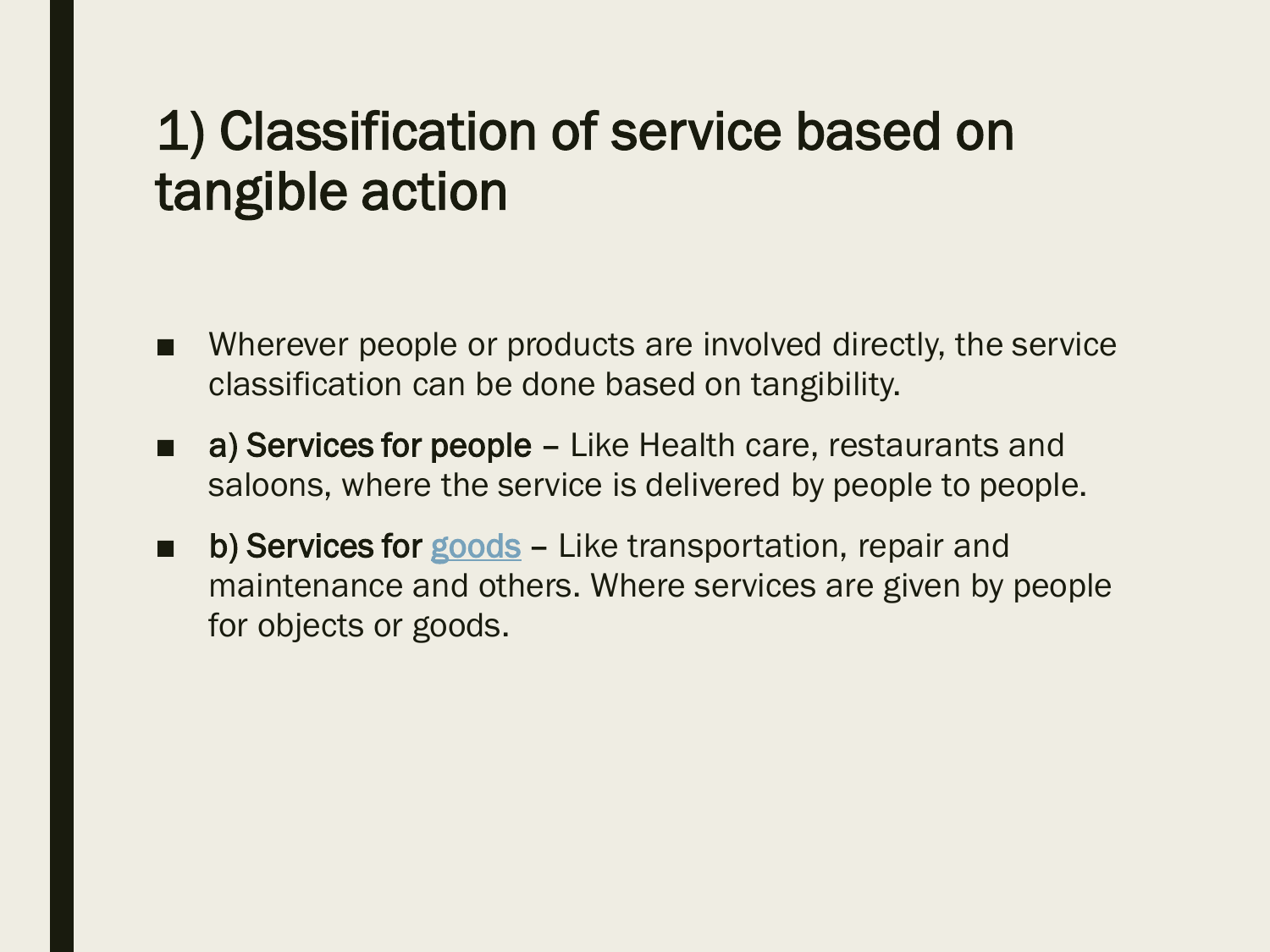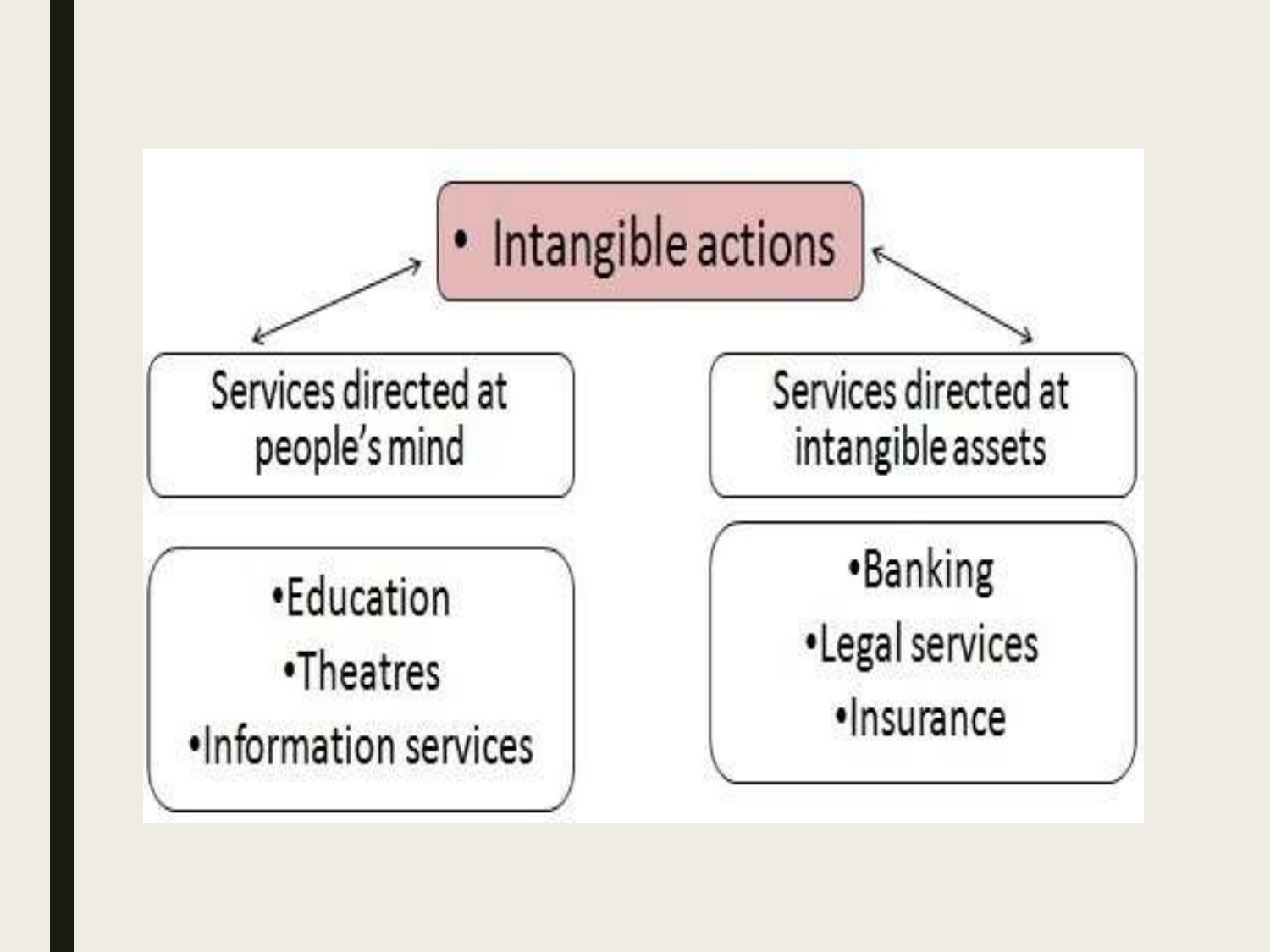#### 2) Classification of services based on intangibility

- There are objects in this world which cannot be tangibly quantified. For example – the number of algorithms it takes to execute your banking order correctly, or the value of your life which is forecasted by insurance agents. These services are classified on the basis of [intangibility.](https://www.marketing91.com/intangibility-in-services/)
- a) Services directed at people's mind Services sold through influencing the creativity of humans are classified on the basis of intangibility
- b) Services directed at [intangible](https://www.marketing91.com/intangible-asset/) assets Banking, legal services, and insurance services are some of the services most difficult to price and quantify.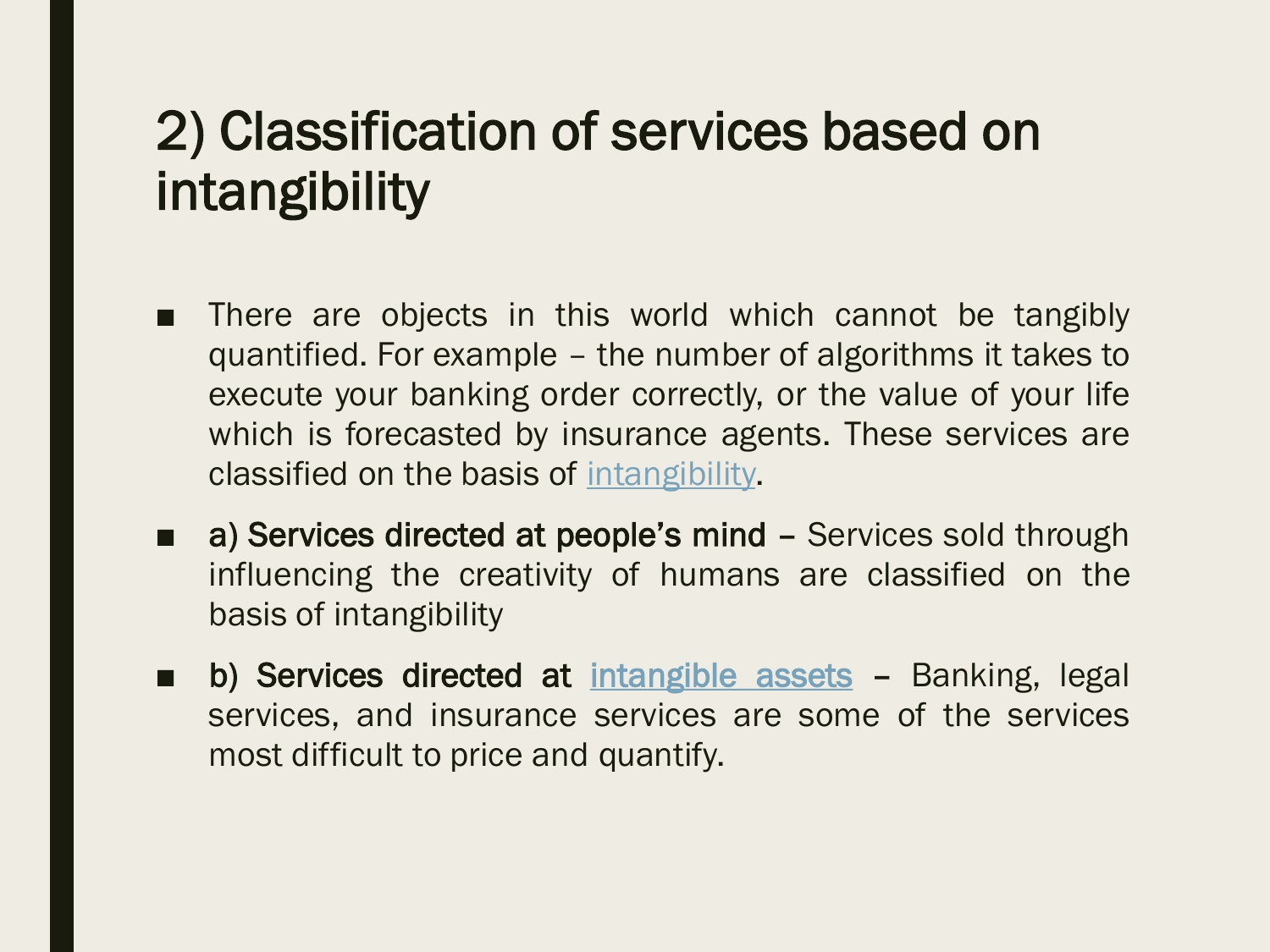## On the Basis of Degree of Involvement of the Customer:

- People Processing- The customer has to be present at the place of delivery to experience or consume the service, like a training workshop, a dance class, health care, etc.
- Possession Processing- Even if the customer's presence is not required, his possession or property needs to be deposited for service, like car servicing/repair, TV/VCD repair, laundry, courier service, etc.
- Mental Stimulus Processing- In this case the customer's mental attention is required, if not physical presence, in order to experience services like career counselling, advertising, consultation and education services, etc.
- Information Processing- In this case, data, information, knowledge are gathered and analysed for clients, like research studies, market surveys, data processing, accounting, legal services, programming, etc.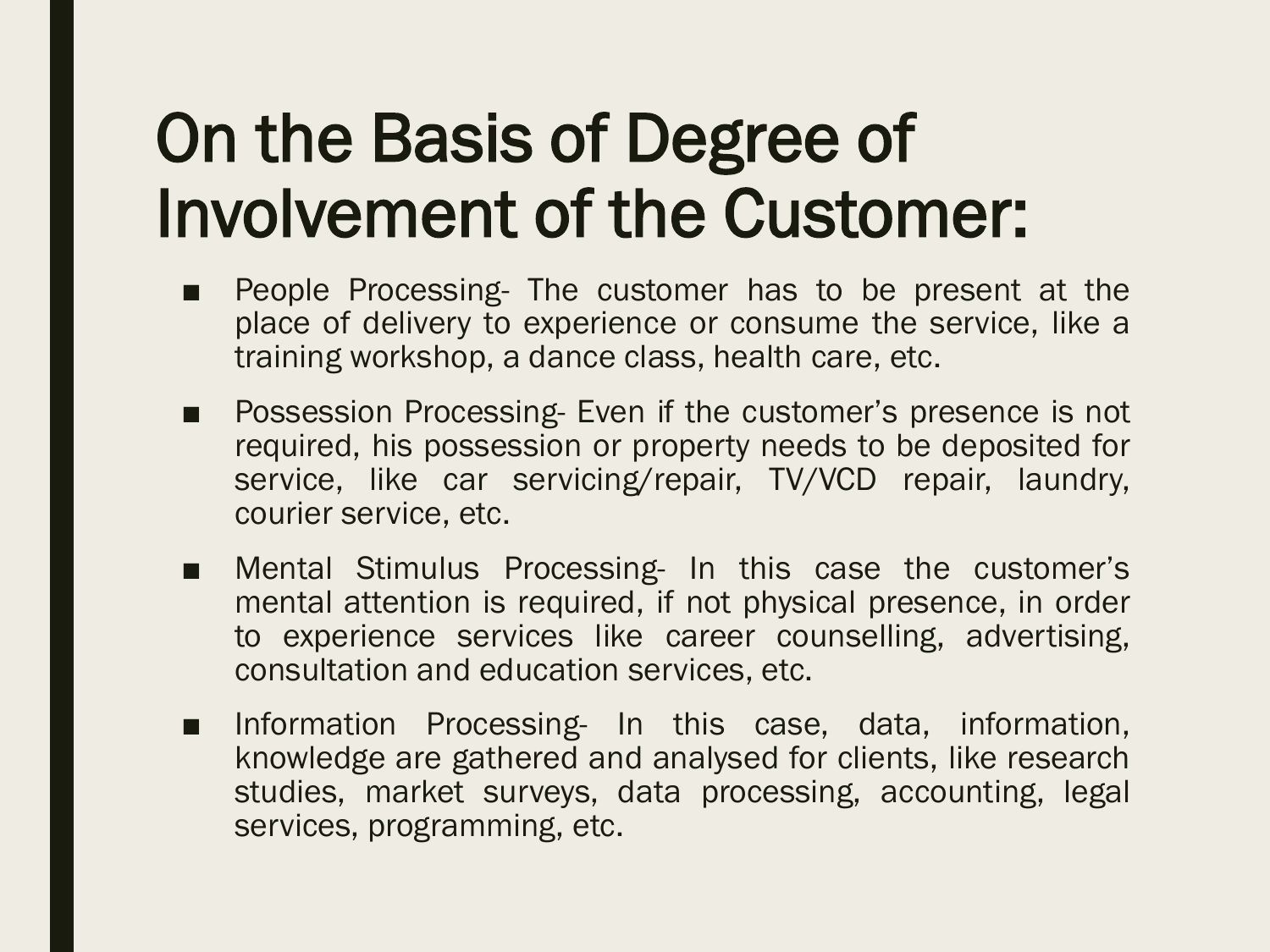# On the Basis of Service Tangibility:

- Here the degree of tangibility (the tangibility spectrum) has been taken into consideration with the same number of classes.
- Highly Tangible- The service includes physical products (highly tangible) for use during the contract period, like a cell phone or a house on rent.
- Services Linked to Tangible Goods- These are the guarantee or warranty periods, during which the sellers provide free or subsidised services to the customer, like machines, vehicles, gadgets, etc.
- Tangible Goods Linked to Services- Here some physical goods are given to the customer as part of a service, like food with a train/air ticket, hotel accommodation which includes morning breakfast, etc.
- Highly Intangible- Here, no products are offered as part of the services, like haircuts, body massage, movie, etc.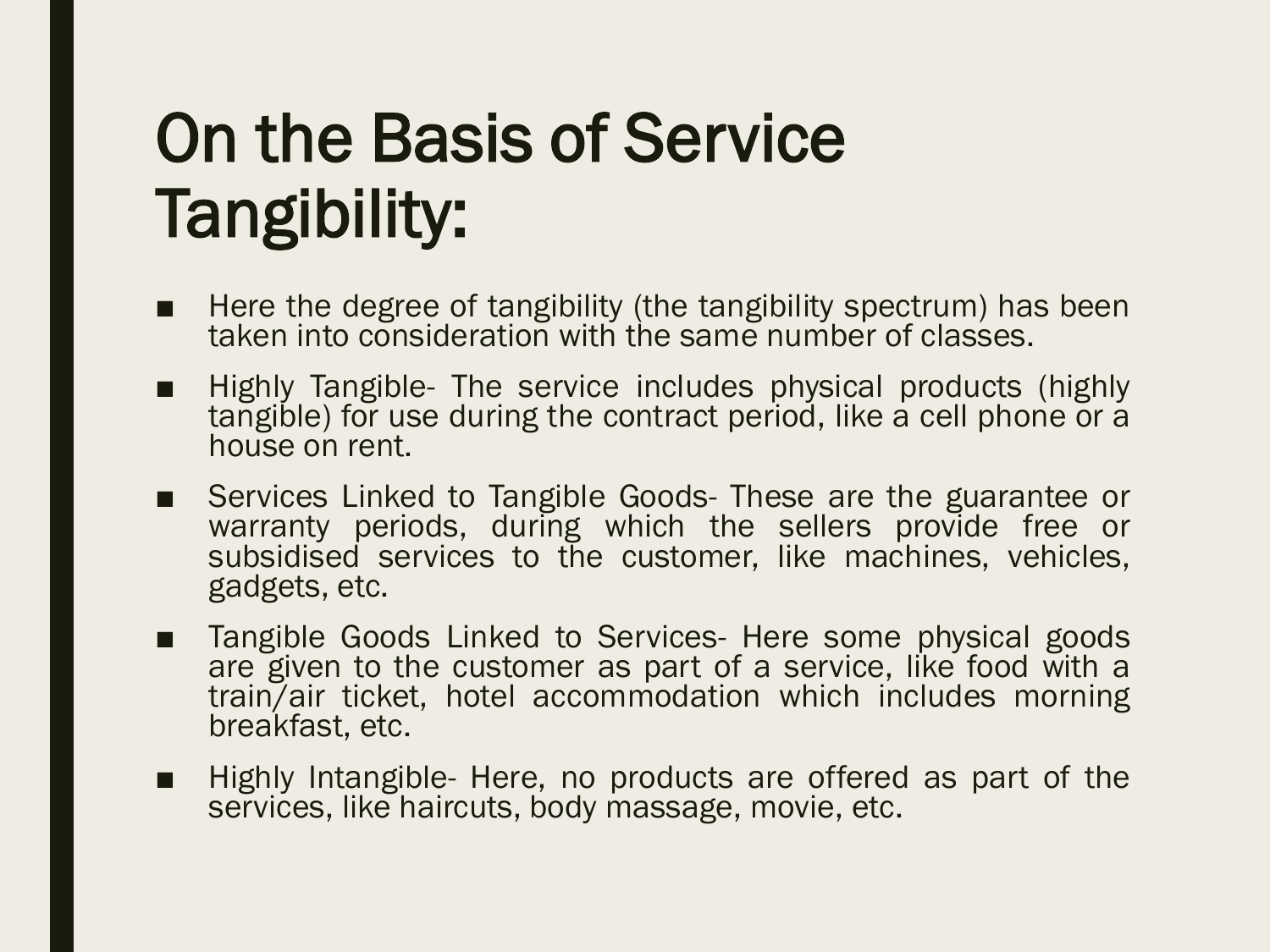### On the Basis of Skills and Expertise Required:

- The basis of the level of skills required to render a set of services, as-
- 1. Professional (High Skill) Service Marketing These services require a higher level of qualification and training to provide services, like doctors, lawyers, pilots, IT professionals, etc.
- 2. Non-Professional (Low Skill) Service Marketing These services don't require any special prerequisites in skills, and can be performed by anybody with some practice, like office security guards, babysitters, courier delivery boys, etc.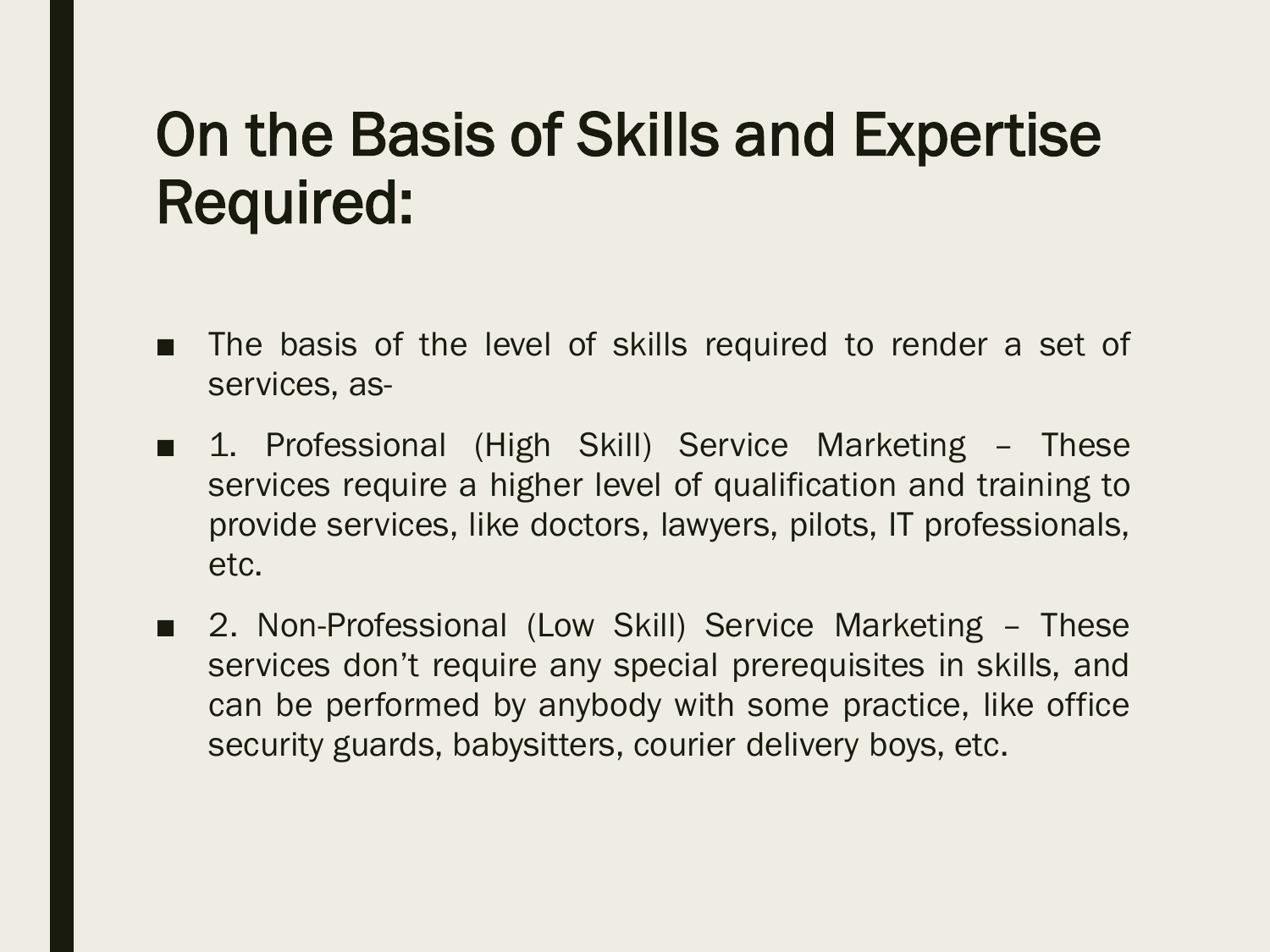#### On the Basis of the Business Orientation of the Service Provider:

- This kind of service marketing depends on the business style or orientation (objective, purpose, aim) of the organisation, as-
- Commercial Organisations (Profit Oriented) The main objective here is to make a profit by providing service. They strive to do all that is required to earn profits by keeping the customers satisfied.
- Non-profit Organisations (Service Oriented) The main objective here is to serve the target clientele, without any motive to earn any profit. Of course money is needed for running such an organisation, and that is obtained from public donations, trust funds, or government aid. This category includes government bodies and also no-profit-noloss (cost to cost) organisations. Schools, NGOs, welfare societies, disaster relief organisations, etc. are examples.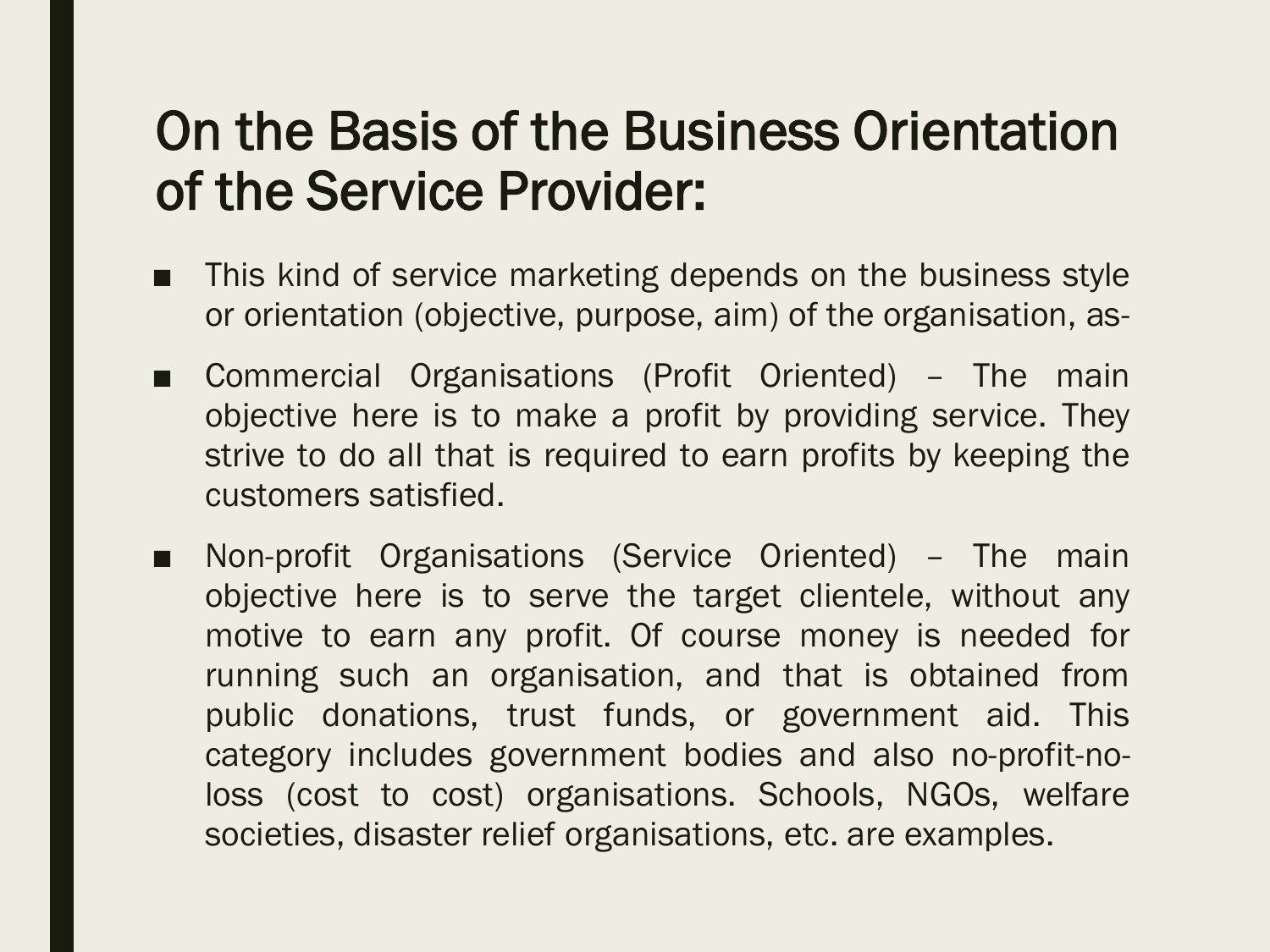### On the Basis of the Types of End Users:

- Service marketing can be classified by the type of consumers who consume them.
- Consumer Service Marketing (B2C) This is between the service provider (the company) and the individual customer for his personal consumption like medical treatment, fitness services.
- Business to Business Service Marketing (B2B) This is between two companies, like one company hiring another, to do market research for it.
- Industrial Service Marketing This is the case where a manufacturing company buys services from a service provider like supply, erection, commissioning, and maintenance of the plant and machinery.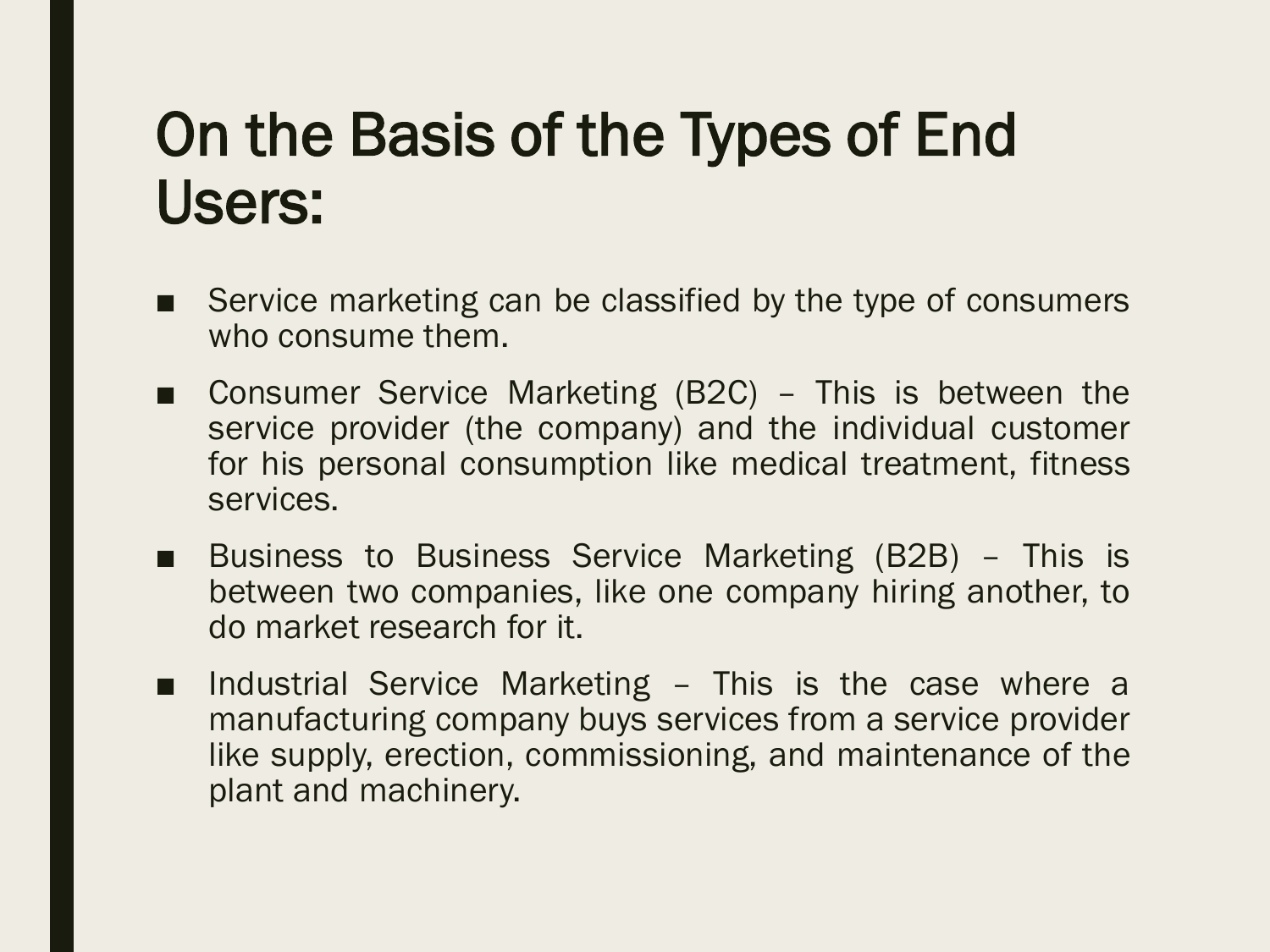#### Recent Trend in Services Marketing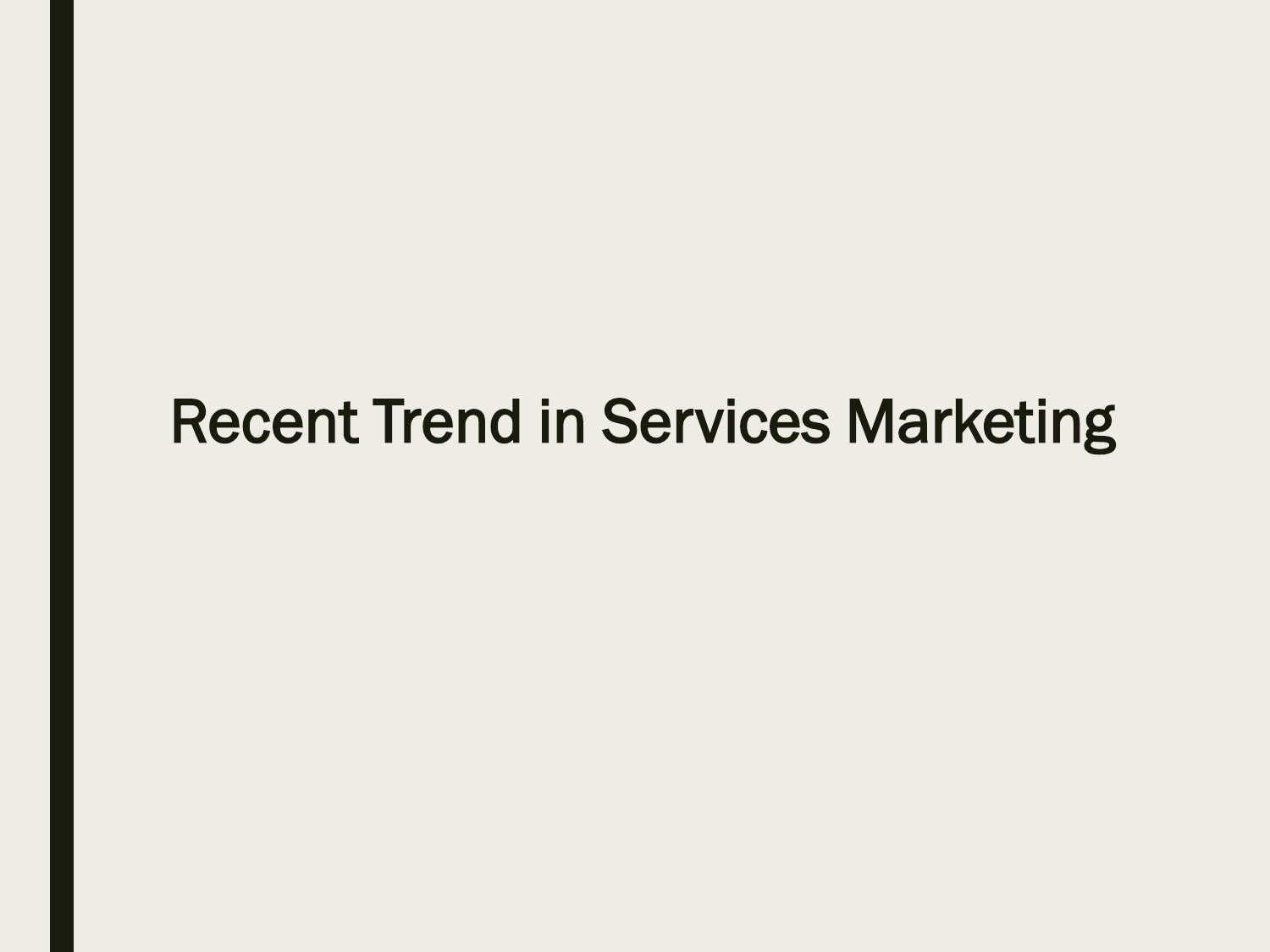## 1. Mobilization

The mobilization of audiences and content is probably the most significant trend that B2B marketers must rapidly adjust to. Clients can now consume and share content from any mobile device, meaning marketers must bake mobile into their strategy early on, not leave it as an after-thought. All your digital assets now need to be mobilized so that you can engage with your audience whose habits have changed overnight. Smartphones, tablets are now their preferred devices for consuming and sharing content on the go.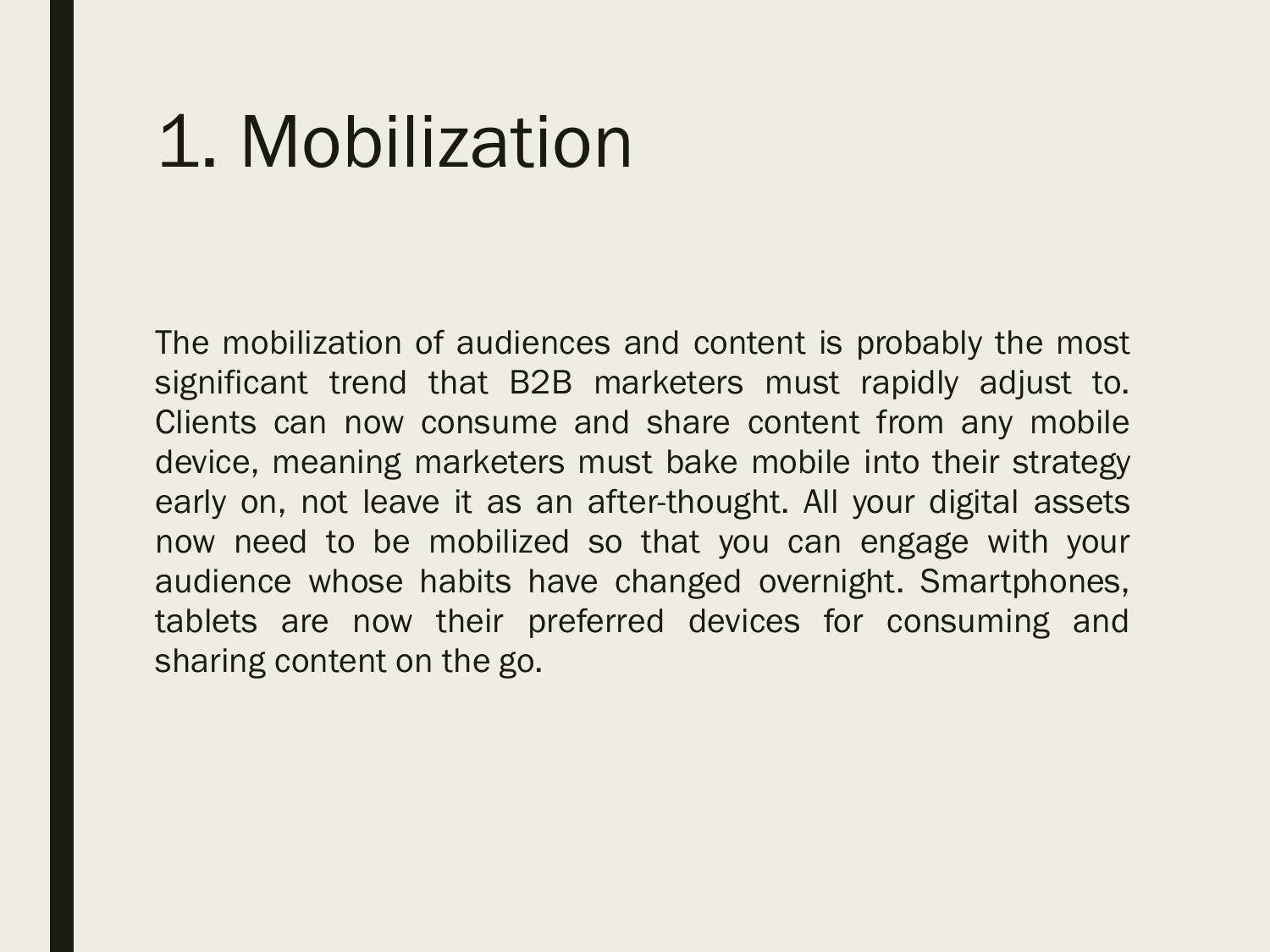## 2. Ultra-personalisation

The customization and personalization of content to deliver relevance for the individual client or prospect will significantly impact your ability to connect and retain your audiences. Forward-thinking professional marketers are deploying strategies and next generation marketing technology to deliver am ultrapersonalised content experience that adds more value to the client relationship. This approach may solve the ongoing battle between fee earners and relationship owners wanting to control what is best for their clients and marketing teams wanting to control the brand and review what is sent. The result is highly relevant content delivered on a perceived one-to-one basis, directly from the individual owning or managing the relationship and not the just the firm.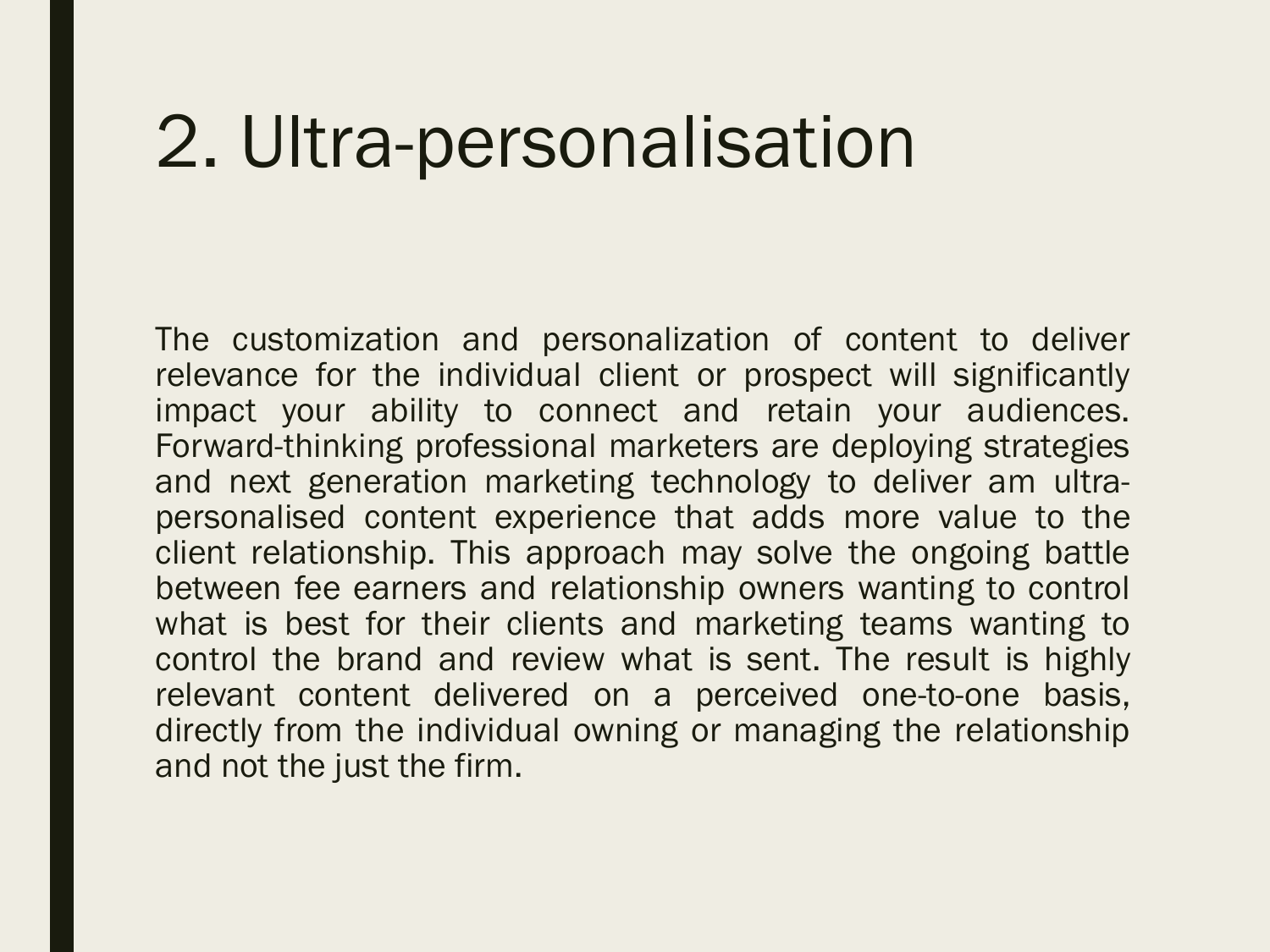# 3. Marketing Automation

The reduction of content duplication across digital channels in order to free up marketing time for other initiatives. This is a content-centric approach to marketing that has been a popular strategy in consumer marketing, yet high-value services marketing has been slow to adopt due to the long sales cycle and internal complexities, among other factors. Advanced digital tools can now cater for the automated delivery of relevant content to contacts based on individual preferences for content, frequency and channel. The tools are surprisingly easy to implement and have a hugely positive impact on your ROI and team moral.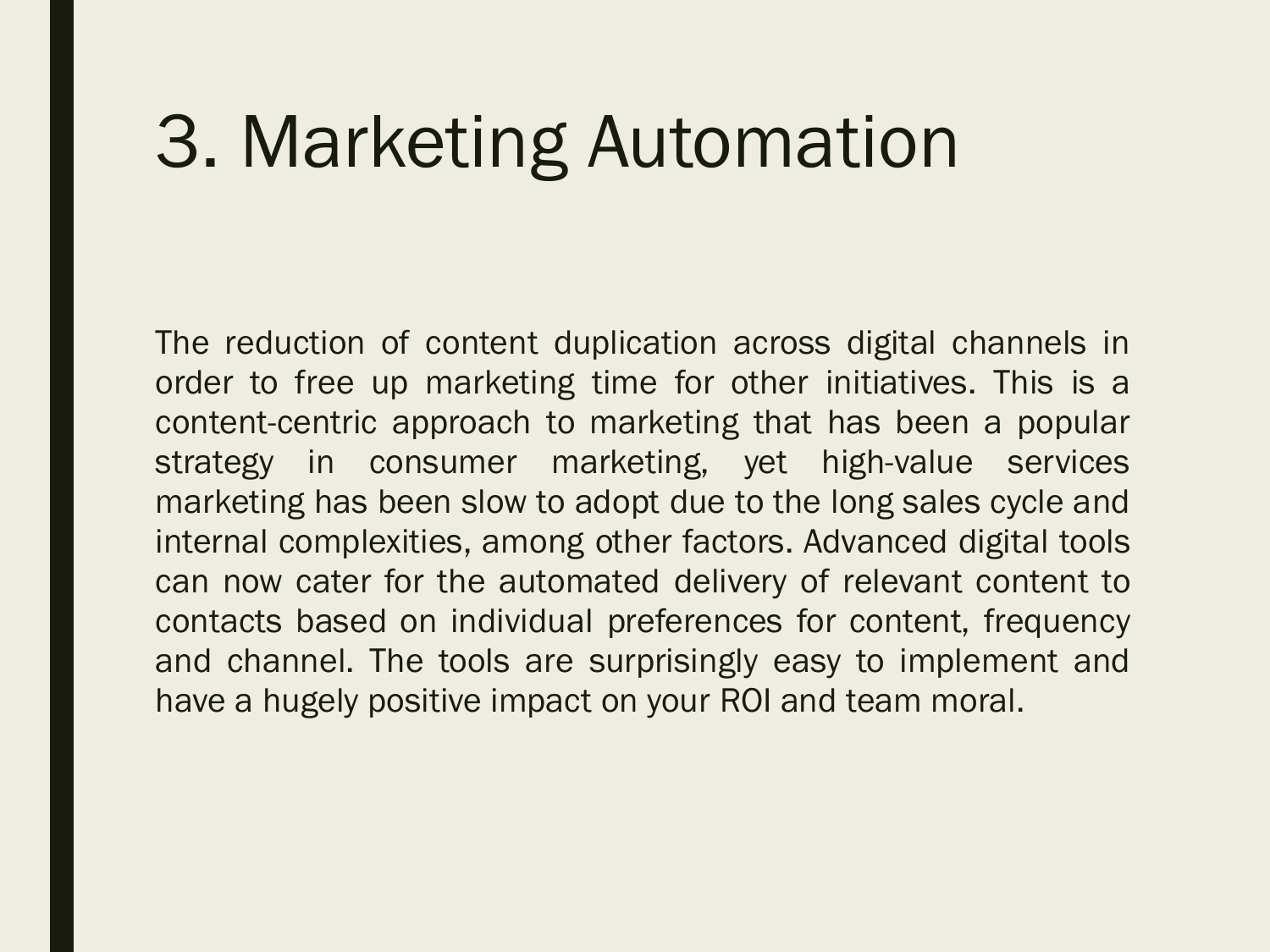# 4. Empowered Technology

The latest innovations in decentralized marketing technology provide client-facing professionals and teams with access to intuitive digital tools and mobile apps, empowering them to execute and monitor their own client relationship marketing activities. These tools are now accessible via multiple devices, desktop, smartphone, and tablets, where content can be consumed, curated, shared and socialised without the involvement of a central marketing team. However, central marketing teams retain control of these tools as administrators, the result being less focus and time spent on execution and more energy focused on strategy.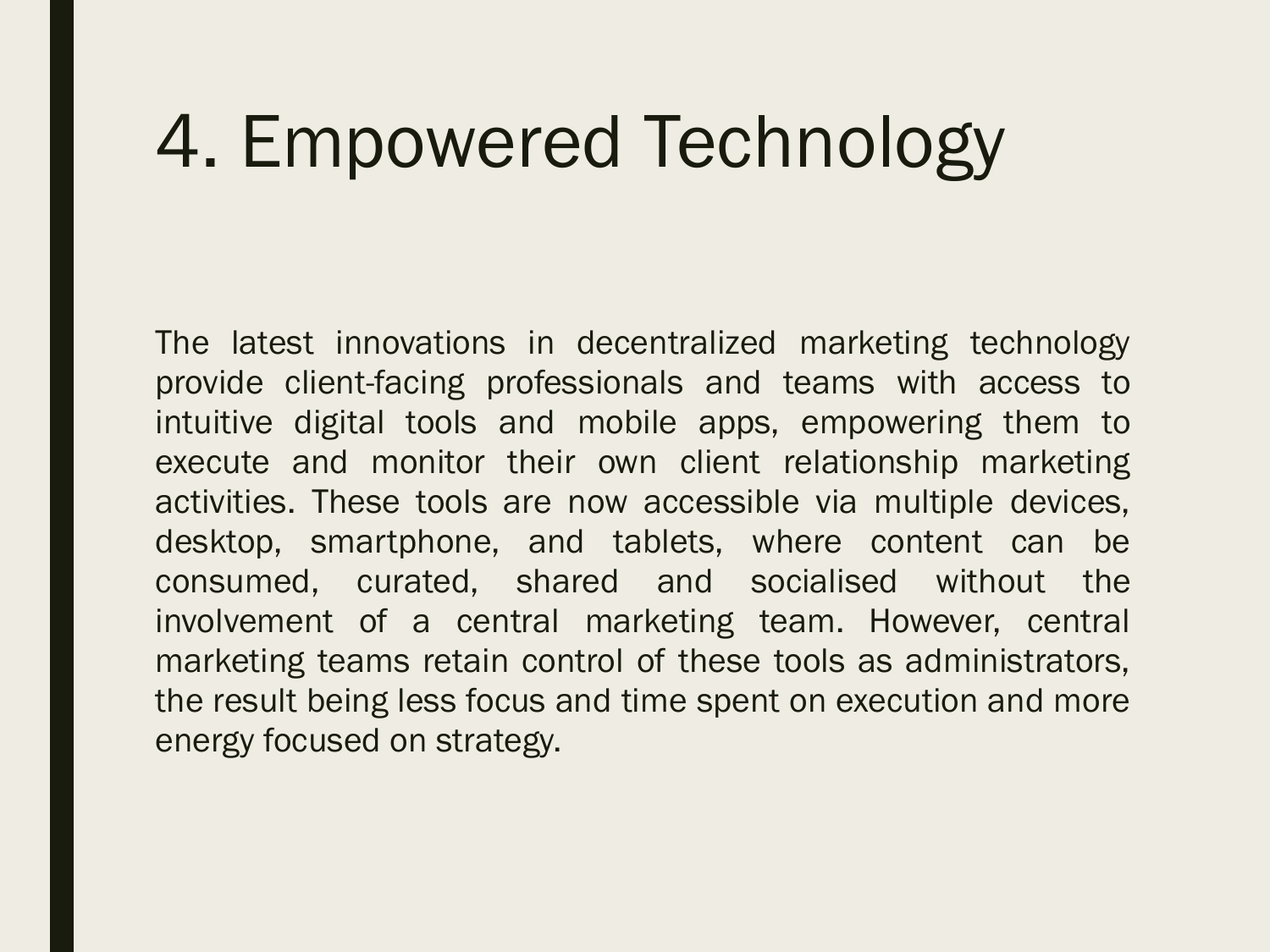# 5. Marketing-Centric CRM

Firms have invested untold amounts of money and time on CRM implementations with questionable results. The professional services CRM playing field has been levelled recently, with traditionally dominant installed platforms losing their momentum and struggling to innovate in this mobilised and cloud-based economy. There is already a shift towards marketing orientated CRM's platforms that have better usability and mobile baked in, with advanced marketing workflows and integrations to help navigate to long relationship sales cycle.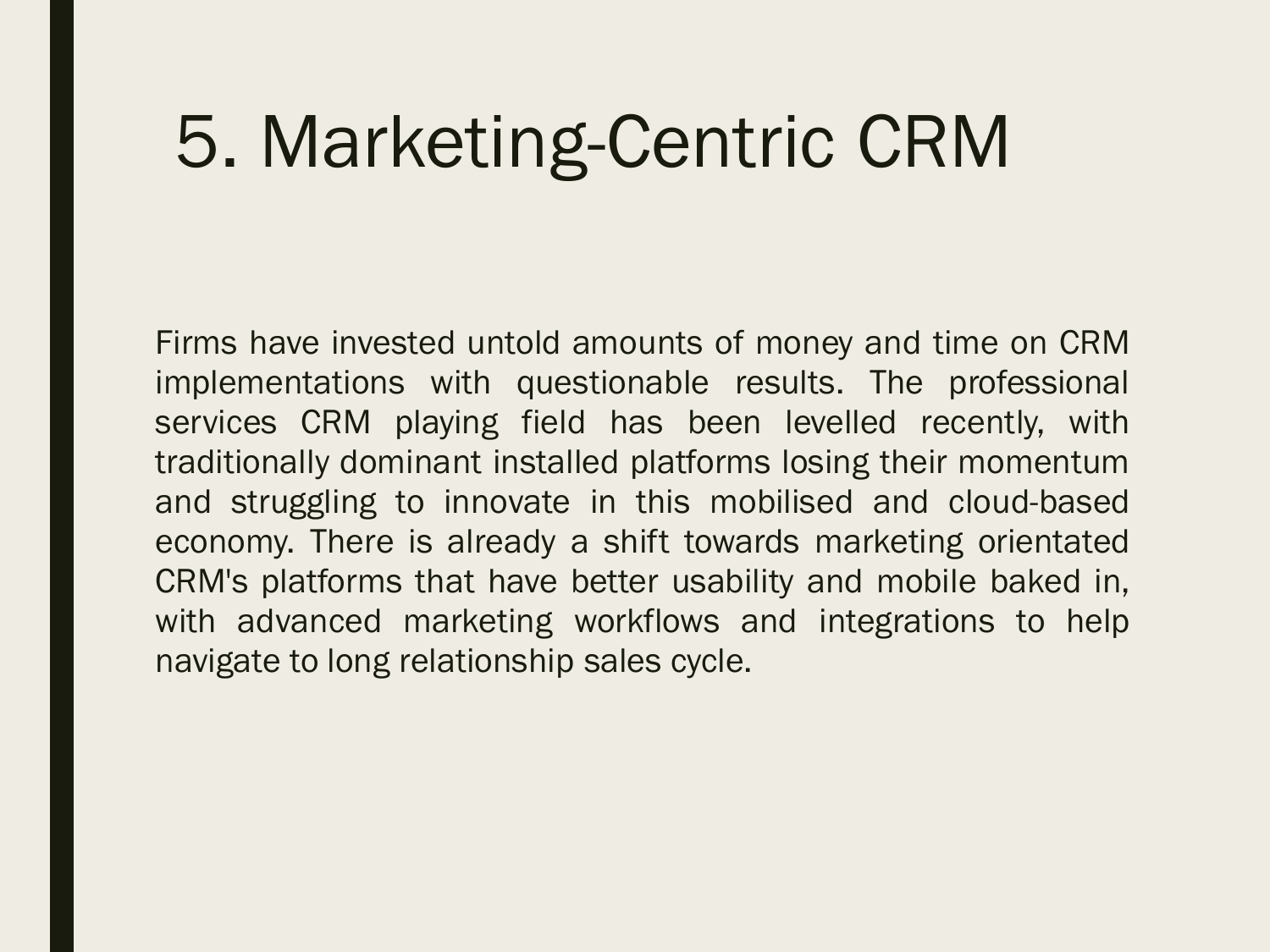#### Services Marketing Triangle https://marketingsozial.wordpress.com/2016/01/18/servicesmarketing/

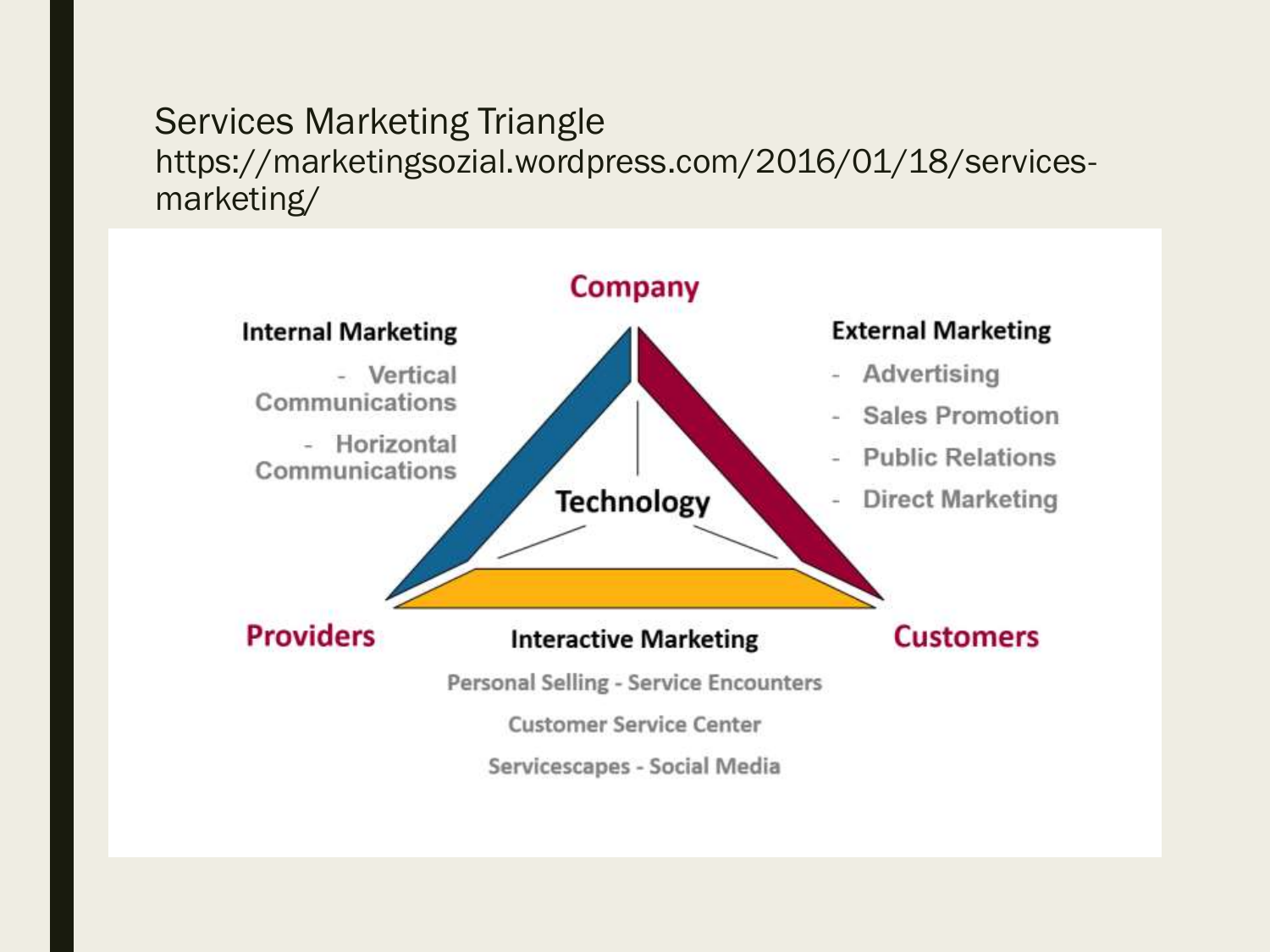#### Employer- Employee

■ Internal Marketing, "Enabling the Promise": involves training, motivational and teamwork programs, and all communication with employees. It is performed to enable employees to perform the service effectively, and keep up the promise made to the customer.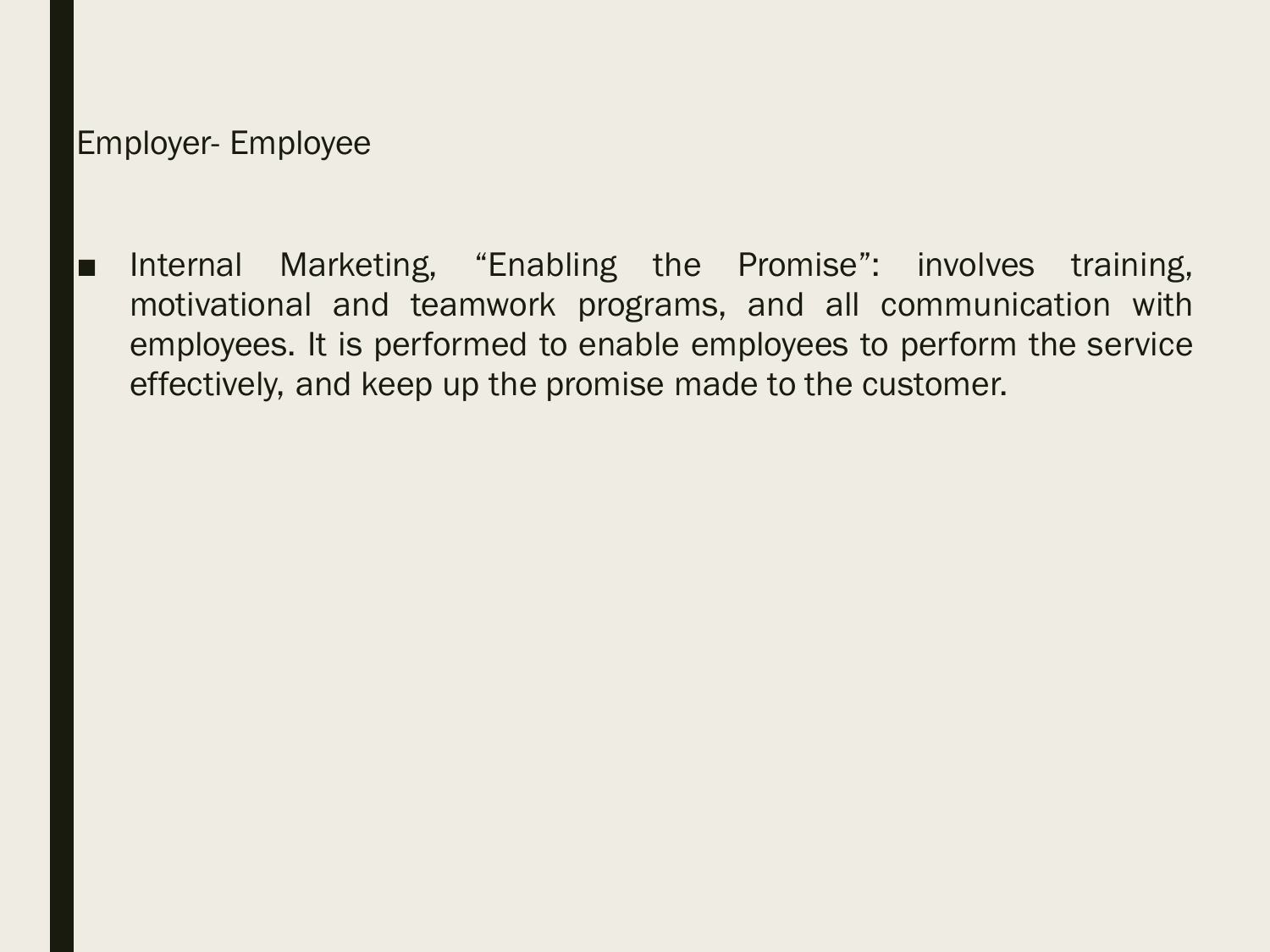#### Employer- Customers

■ External Marketing, "Setting the Promise": Involves pricing strategy, promotional activities, and all communication with customers. It is performed to capture the attention of the market, and interest in the service.